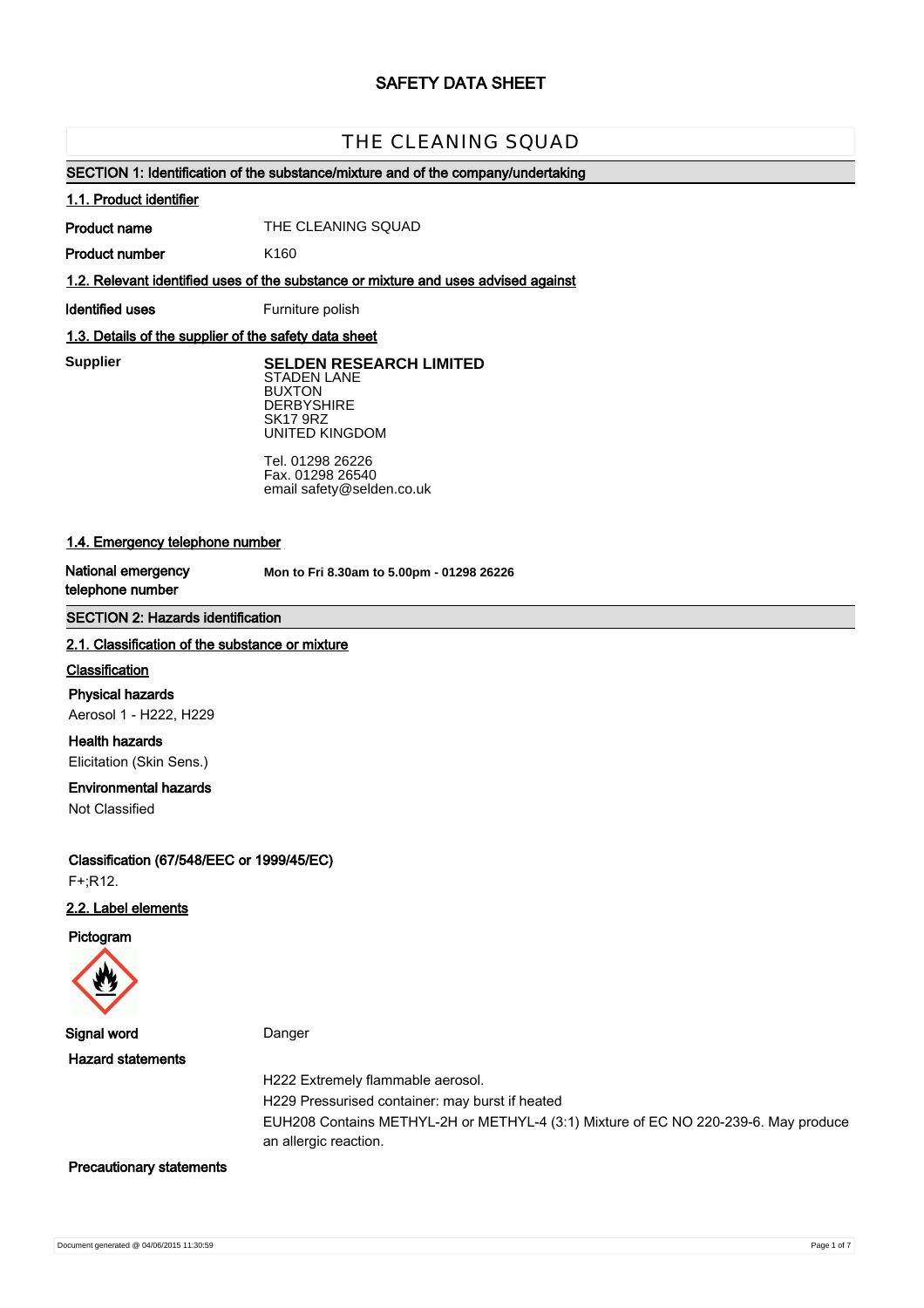P102 Keep out of reach of children.

P210 Keep away from heat, hot surfaces, sparks, open flames and other ignition sources. No smoking.

P211 Do not spray on an open flame or other ignition source.

P251 Do not pierce or burn, even after use.

P410+P412 Protect from sunlight. Do not expose to temperatures exceeding 50°C/122°F.

# **2.3. Other hazards**

**SECTION 3: Composition/information on ingredients**

PRESSURISED CONTAINER - increase in temperature to greater than 50C will cause internal pressure to rise potentially causing bursting/explosion.

| 3.2. Mixtures                                          |                                           |        |
|--------------------------------------------------------|-------------------------------------------|--------|
| <b>BUTANE</b>                                          |                                           | 30-60% |
| <b>CAS number: 106-97-8 EC number: 203-448-7</b>       |                                           |        |
| Classification                                         | Classification (67/548/EEC or 1999/45/EC) |        |
| Flam. Gas 1 - H220                                     | $F^{+}$ ;R12                              |        |
| Press. Gas, Liquefied - H280                           |                                           |        |
| <b>ALIPHATIC DISTILLATE</b>                            |                                           | 10-30% |
| CAS number: 64742-48-9 EC number: 265-150-3            |                                           |        |
| Classification                                         | Classification (67/548/EEC or 1999/45/EC) |        |
| Flam. Liq. 3 - H226                                    | Xn; R65. R10, R66.                        |        |
| Asp. Tox. 1 - H304                                     |                                           |        |
| METHYL-2H or METHYL-4 (3:1) Mixture of EC NO 220-239-6 |                                           | 1%     |
|                                                        |                                           |        |
| CAS number: 55965-84-9 EC number: 611-341-5            |                                           |        |
| M factor (Acute) = $10$ M factor (Chronic) = $1$       |                                           |        |
| Classification                                         | Classification (67/548/EEC or 1999/45/EC) |        |
| Acute Tox. 3 - H301                                    | T;R23/24/25 C;R34 R43 N;R50/53            |        |
| <b>Acute Tox. 3 - H311</b>                             |                                           |        |
| <b>Acute Tox. 3 - H331</b>                             |                                           |        |
| Skin Corr. 1B - H314                                   |                                           |        |
| Eye Dam. 1 - H318                                      |                                           |        |
| Skin Sens. 1 - H317                                    |                                           |        |
| Aquatic Acute 1 - H400                                 |                                           |        |
| Aquatic Chronic 1 - H410                               |                                           |        |

# **SECTION 4: First aid measures**

# **4.1. Description of first aid measures**

#### **General information**

Treat symptomatically.

# **Inhalation**

Move affected person to fresh air at once. Keep affected person warm and at rest. For breathing difficulties oxygen may be necessary. Get medical attention immediately.

#### **Ingestion**

Rinse mouth thoroughly with water. Give plenty of water to drink. Get medical attention.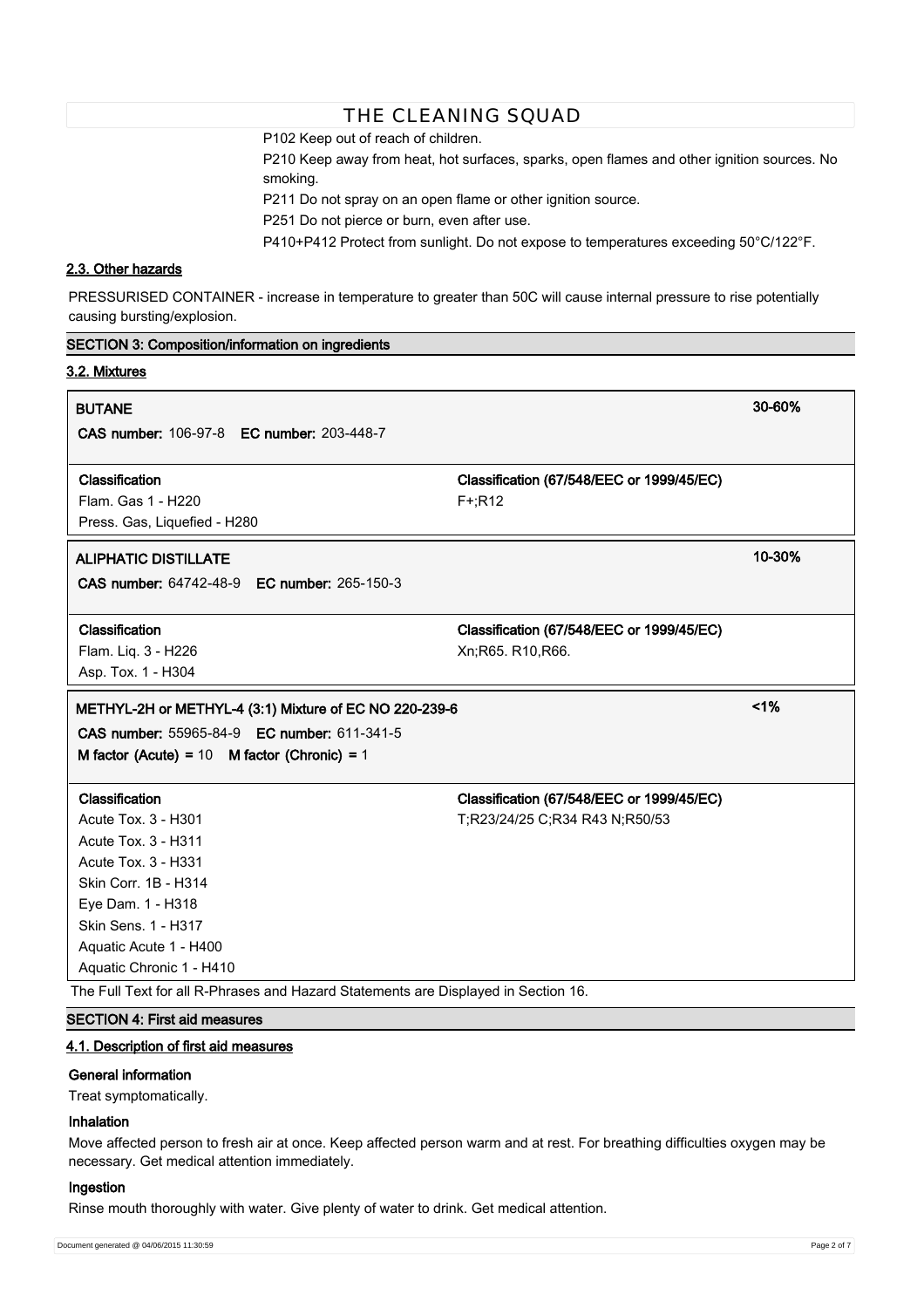# **Skin contact**

Wash skin thoroughly with soap and water. Get medical attention if any discomfort continues.

# **Eye contact**

Remove any contact lenses and open eyelids wide apart. Continue to rinse for at least 15 minutes. Continue to rinse for at least 15 minutes. Get medical attention if any discomfort continues.

## **4.2. Most important symptoms and effects, both acute and delayed**

# **General information**

The severity of the symptoms described will vary dependent on the concentration and the length of exposure.

### **Inhalation**

Vapours in high concentrations are anaesthetic. Central nervous system depression. Fatigue. Headache. Dizziness. Symptoms following overexposure may include the following:

## **Ingestion**

Causes chemical burns to mouth, throat and stomach. May cause stomach pain or vomiting.

## **Skin contact**

No specific symptoms known.

#### **Eye contact**

Irritation of eyes and mucous membranes.

## **4.3. Indication of any immediate medical attention and special treatment needed**

## **Notes for the doctor**

Treat symptomatically.

# **SECTION 5: Firefighting measures**

## **5.1. Extinguishing media**

# **Suitable extinguishing media**

Extinguish with the following media: Dry chemicals, sand, dolomite etc. Powder. Water spray, fog or mist.

#### **5.2. Special hazards arising from the substance or mixture**

#### **Specific hazards**

Containers can burst violently or explode when heated, due to excessive pressure build-up.

## **5.3. Advice for firefighters**

# **Protective actions during firefighting**

Containers close to fire should be removed or cooled with water. Use water to keep fire exposed containers cool and disperse vapours.

#### **Special protective equipment for firefighters**

Wear positive-pressure self-contained breathing apparatus (SCBA) and appropriate protective clothing.

#### **SECTION 6: Accidental release measures**

# **6.1. Personal precautions, protective equipment and emergency procedures**

#### **Personal precautions**

For personal protection, see Section 8.

## **6.2. Environmental precautions**

#### **Environmental precautions**

Any spillage needs to be contained and not allowed to enter water courses

# **6.3. Methods and material for containment and cleaning up**

# **Methods for cleaning up**

Wear suitable protective equipment, including gloves, goggles/face shield, respirator, boots, clothing or apron, as appropriate. Eliminate all sources of ignition. If leakage cannot be stopped, evacuate area. No smoking, sparks, flames or other sources of ignition near spillage. Provide adequate ventilation.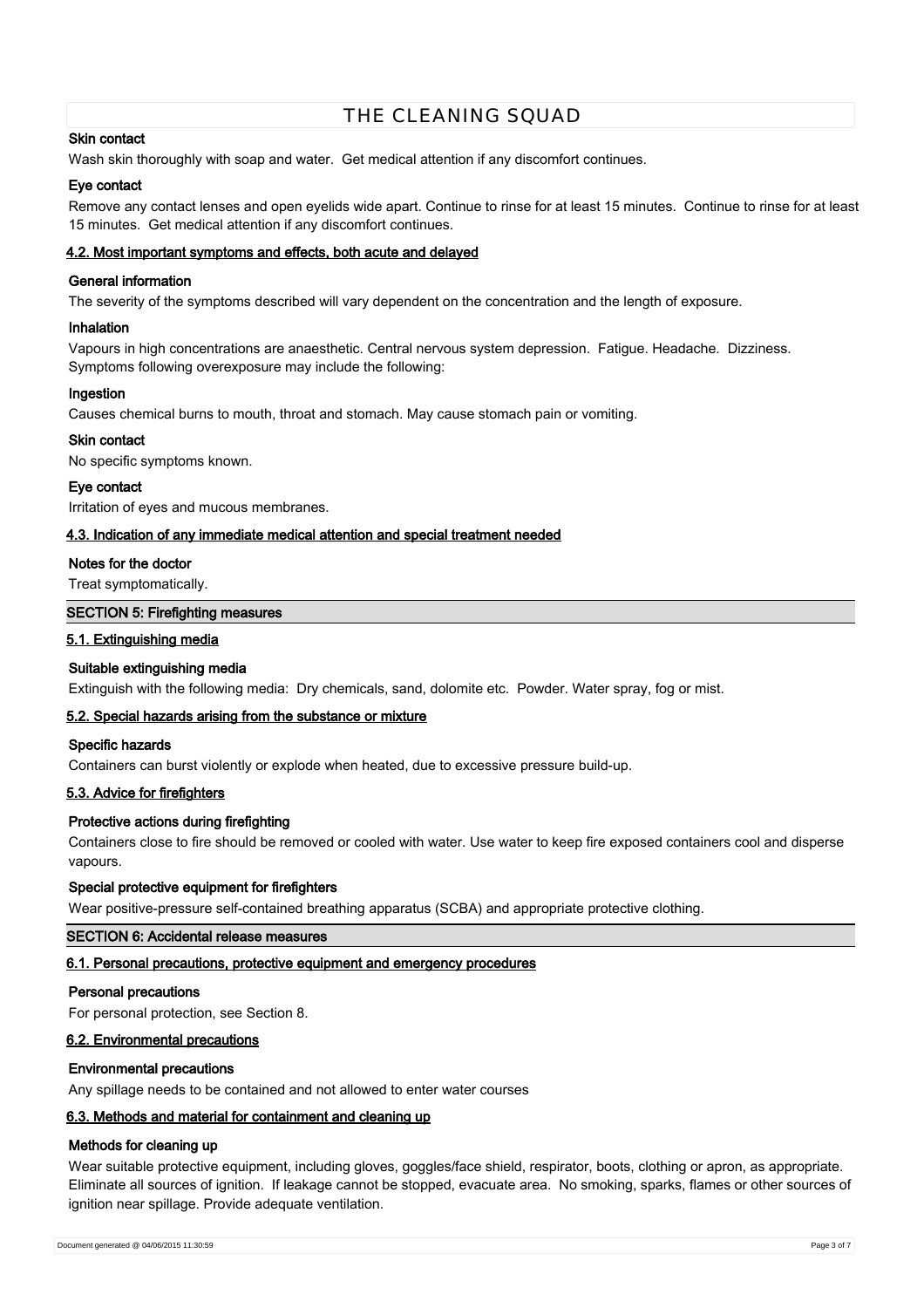# **6.4. Reference to other sections**

## **Reference to other sections**

For personal protection, see Section 8. For waste disposal, see Section 13.

# **SECTION 7: Handling and storage**

## **7.1. Precautions for safe handling**

### **Usage precautions**

Keep away from heat, sparks and open flame. Use approved respirator if air contamination is above an acceptable level. Avoid spilling. Provide adequate ventilation. Avoid inhalation of vapours. Avoid contact with skin and eyes.

## **7.2. Conditions for safe storage, including any incompatibilities**

#### **Storage precautions**

Aerosol cans: Must not be exposed to direct sunlight or temperatures above 50°C.

## **7.3. Specific end use(s)**

## **Specific end use(s)**

The identified uses for this product are detailed in Section 1.2.

#### **Usage description**

See product label for detailed usage and instructions.

# **SECTION 8: Exposure Controls/personal protection**

## **8.1. Control parameters**

## **Occupational exposure limits**

## **BUTANE**

Long-term exposure limit (8-hour TWA): WEL 600 ppm 1450 mg/m3 Short-term exposure limit (15-minute): WEL 750 ppm 1810 mg/m3

WEL = Workplace Exposure Limit

#### **Ingredient comments**

WEL = Workplace Exposure Limits

# **8.2. Exposure controls**

# **Protective equipment**



# **Appropriate engineering controls**

Provide adequate general and local exhaust ventilation.

#### **Eye/face protection**

Eye protection not normally required with day to day use of product

#### **Hand protection**

Chemical-resistant, impervious gloves complying with an approved standard should be worn if a risk assessment indicates skin contact is possible.

## **Other skin and body protection**

General workwear only

## **Hygiene measures**

DO NOT SMOKE IN WORK AREA!

# **SECTION 9: Physical and Chemical Properties**

**9.1. Information on basic physical and chemical properties**

# **Appearance**

Aerosol.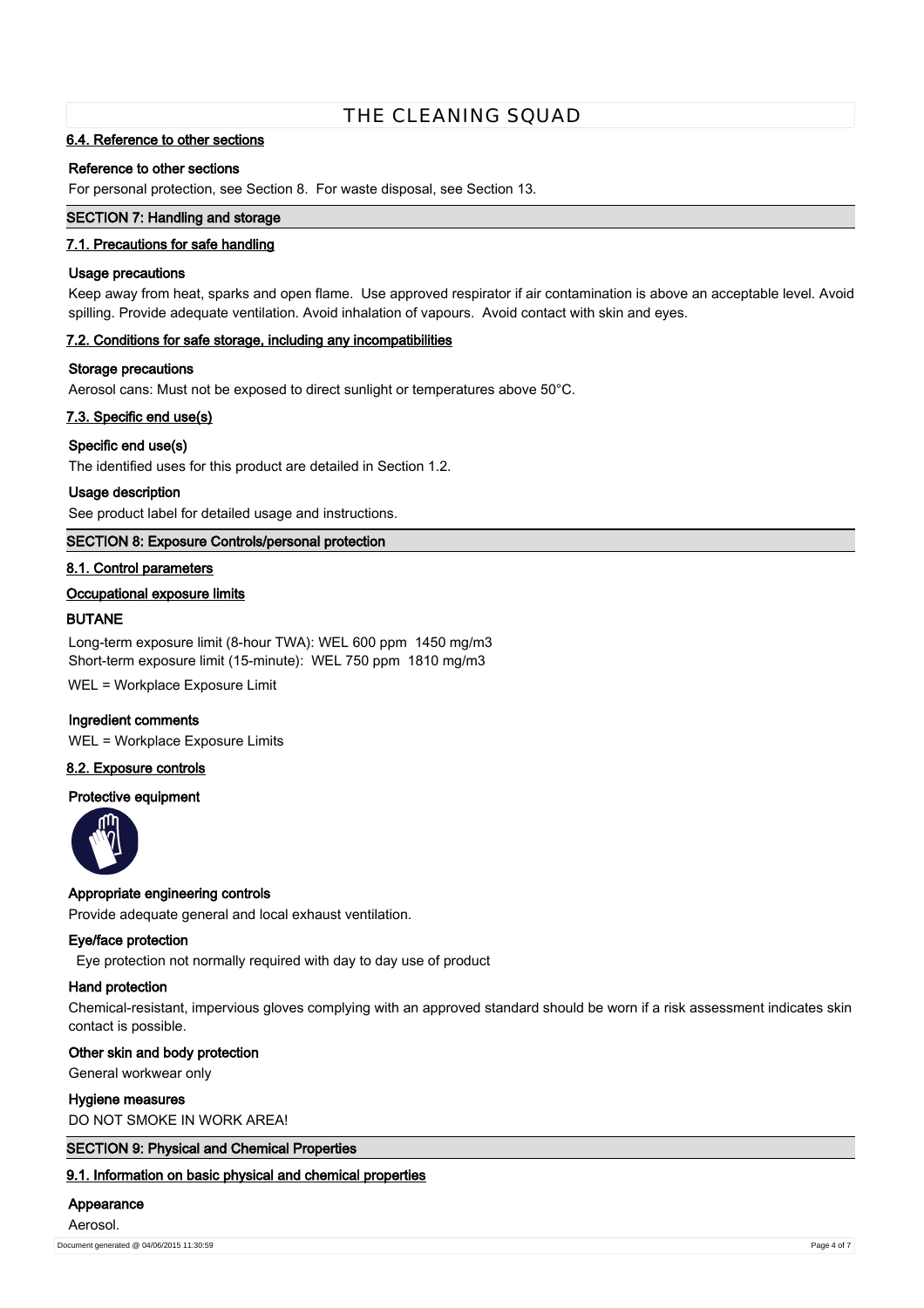# **Flash point**

- 74°C N/A.

### **Upper/lower flammability or explosive limits**

 $\cdot$  1.8

## **Auto-ignition temperature**

+ 405°C

# **Comments**

Information given relates to total aerosol container contents.

# **9.2. Other information**

## **Other information**

None.

# **SECTION 10: Stability and reactivity**

# **10.1. Reactivity**

May react with other cleaning chemicals. For specific reactions refer to Section 10.5

# **10.2. Chemical stability**

## **Stability**

Stable at normal ambient temperatures.

## **10.3. Possibility of hazardous reactions**

# **10.4. Conditions to avoid**

Avoid heat, flames and other sources of ignition. Increase in temperature to greater than 50 degrees will cause rise in internal pressure with likelihood of bursting/explosion.

# **10.5. Incompatible materials**

#### **10.6. Hazardous decomposition products**

Fire creates: Toxic gases/vapours/fumes of: Carbon dioxide (CO2). Carbon monoxide (CO).

# **SECTION 11: Toxicological information**

# **11.1. Information on toxicological effects**

# **Toxicological effects**

No toxicological data is available for this mixture, however data can be provided for specific raw materials upon request.

# **Inhalation**

Gas or vapour in high concentrations may irritate the respiratory system. Fatigue. Unconsciousness. Symptoms following overexposure may include the following: Headache. Nausea, vomiting. Gas or vapour displaces oxygen available for breathing (asphyxiant).

#### **Ingestion**

May cause burns in mucous membranes, throat, oesophagus and stomach. May cause stomach pain or vomiting.

### **Skin contact**

No specific health hazards known.

# **Eye contact**

Irritation of eyes and mucous membranes.

# **SECTION 12: Ecological Information**

# **Ecotoxicity**

Not regarded as dangerous for the environment.

# **12.1. Toxicity**

Aquatic toxicity has not been carried out on this product. Data for raw materials contained in this product, when available, can be provided when necessary.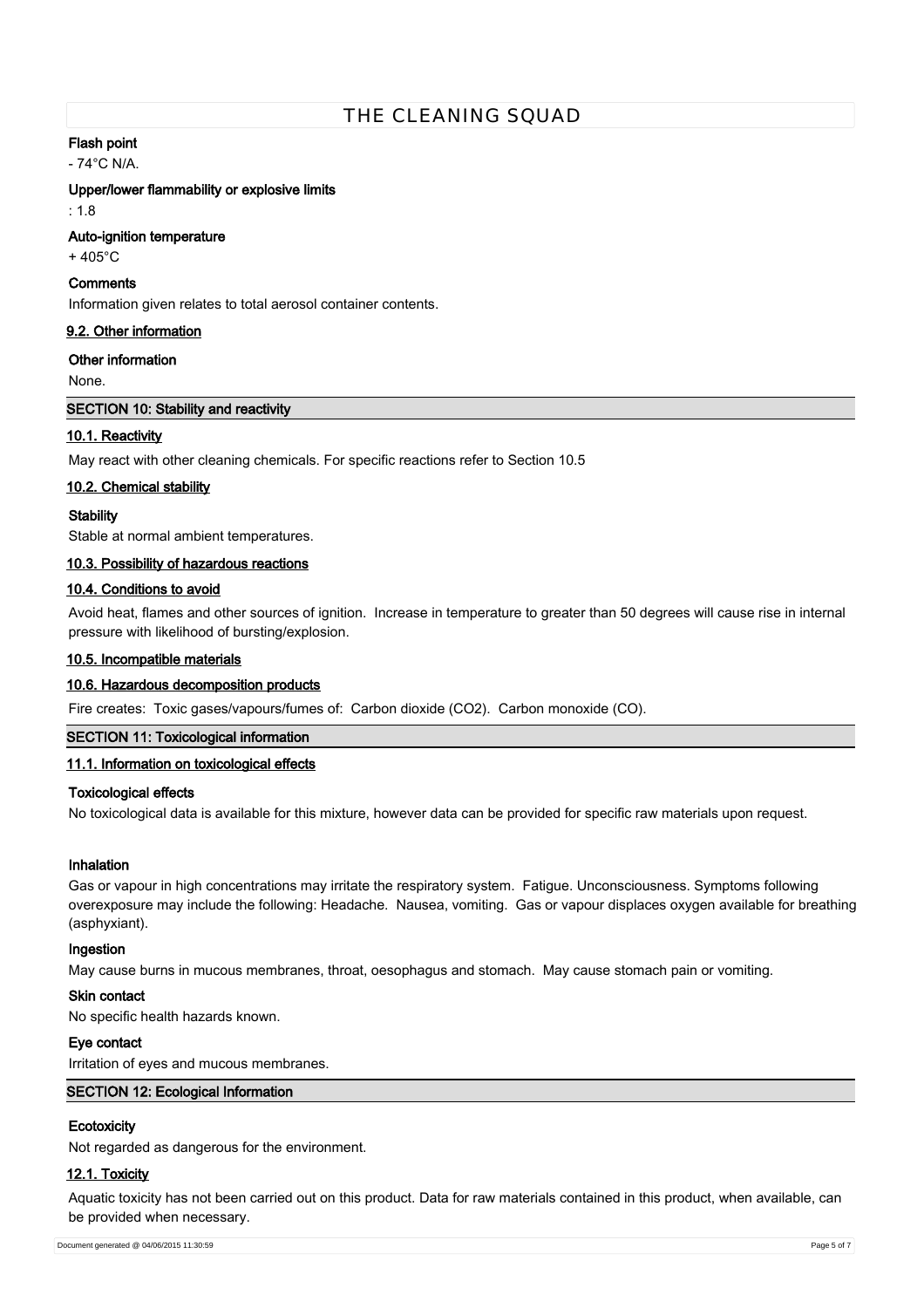# **12.2. Persistence and degradability**

## **Persistence and degradability**

The product is biodegradable.

# **12.3. Bioaccumulative potential**

The product does not contain any substances expected to be bioaccumulating.

# **12.4. Mobility in soil**

# **Mobility**

The product contains volatile organic compounds (VOCs) which will evaporate easily from all surfaces.

# **12.5. Results of PBT and vPvB assessment**

This product does not contain any substances classified as PBT or vPvB.

#### **12.6. Other adverse effects**

None known.

**SECTION 13: Disposal considerations**

## **13.1. Waste treatment methods**

## **Disposal methods**

Empty containers must not be punctured or incinerated because of the risk of an explosion. Dispose of waste to licensed waste disposal site in accordance with the requirements of the local Waste Disposal Authority.

# **SECTION 14: Transport information**

# **14.1. UN number**

| 1950                                                                          |  |  |  |
|-------------------------------------------------------------------------------|--|--|--|
| 1950                                                                          |  |  |  |
| 1950                                                                          |  |  |  |
| 14.2. UN proper shipping name                                                 |  |  |  |
| AEROSOLS, FLAMMABLE                                                           |  |  |  |
| AEROSOLS, FLAMMABLE                                                           |  |  |  |
| AEROSOLS, FLAMMABLE                                                           |  |  |  |
| <b>Proper shipping name (ADN)</b> AEROSOLS, FLAMMABLE                         |  |  |  |
| 14.3. Transport hazard class(es)                                              |  |  |  |
| Class Code: 5F Label: 2.1<br>$\mathcal{P}$                                    |  |  |  |
| 2.1                                                                           |  |  |  |
| 2.1                                                                           |  |  |  |
| 14.4. Packing group                                                           |  |  |  |
|                                                                               |  |  |  |
| N/A                                                                           |  |  |  |
| N/A                                                                           |  |  |  |
| 14.5. Environmental hazards                                                   |  |  |  |
| 14.6. Special precautions for user                                            |  |  |  |
| (D)                                                                           |  |  |  |
| 14.7. Transport in bulk according to Annex II of MARPOL73/78 and the IBC Code |  |  |  |
|                                                                               |  |  |  |